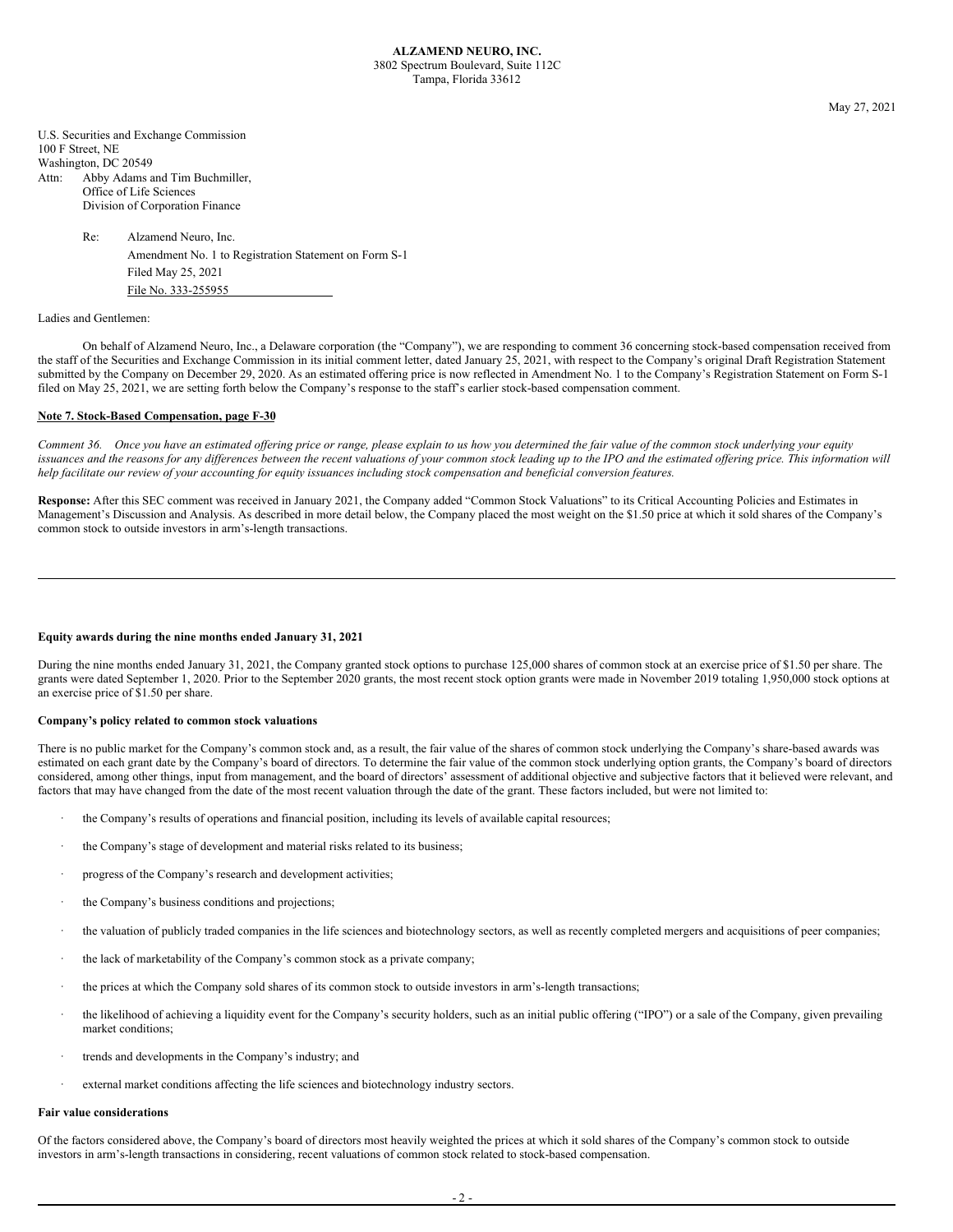#### **Prices from Company financings with outside investors in arm's-length transactions**

The September 2020 and November 2019 stock options were granted at an exercise price of \$1.50 per share, which was the estimated fair value of the Company's shares of common stock as determined by the Company's board of directors on the date of grant.

Recent arm's-length transactions considered in determining the fair value included the following:

- In December 2020, the Company entered into a securities purchase agreement with an institutional investor (which had also provided the Company financing in August 2020, as noted in the next paragraph) to sell a convertible promissory note of the Company in the principal amount of \$44,000 for a purchase price of \$40,000 (reflecting an original issue discount of approximately 10%) and issue a five-year warrant to purchase 14,667 shares of the Company's common stock. The convertible promissory note bears interest at 8% per annum, which principal and all accrued and unpaid interest are due six months after the date of issuance. The principal and interest earned on the convertible promissory note may be converted into shares of the Company's common stock at \$1.50 per share. The exercise price of the warrant is \$3.00 per share.
- In August 2020, the Company entered into a securities purchase agreement with the same institutional investor to sell a convertible promissory note of the Company in the principal amount of \$275,000 for a purchase price of \$250,000 (reflecting an original issue discount of approximately 10%) and issue a five-year warrant to purchase 91,667 shares of the Company's common stock. The convertible promissory note bears interest at 8% per annum, which principal and all accrued and unpaid interest are due six months after the date of issuance. The principal and interest earned on the convertible promissory note may be converted into shares of the Company's common stock at \$1.50 per share. The exercise price of the warrant is \$3.00 per share.
- Between June 25, 2019 and October 31, 2019, the Company entered into subscription agreements for the purchase of 1,756,726 units at \$1.50 for each unit purchased pursuant to its 2019 private offering (the "2019 Offering"). Each unit consists of one share of Common Stock and one warrant to purchase one half share of common stock. In aggregate, the 1,756,726 units represents 1,756,726 shares of common stock and 878,363 warrants with an exercise price of \$3.00 per share for an aggregate purchase price of \$2,635,089, or \$1.50 per share. The 2019 Offering was conducted pursuant to the terms of a Confidential Private Placement Memorandum dated June 12, 2019.

 $-3$ .

## *Dif erence between recent valuations leading up to the of ering and estimated of ering price*

The difference between the \$5.00 estimated IPO price and the September 2020 and November 2019 stock options grant estimated fair value of \$1.50 is \$3.50 per share, representing a 233% increase.

Among the factors that were considered in setting the estimated IPO price were the following: (a) the Company's stage of development, (b) progress of the Company's development efforts, (c) the impact of significant corporate events or milestones, (d) the general conditions of the securities market and the recent market prices of, and the demand for, publicly traded common stock of comparable companies; (e) the Company's financial condition and prospects; (f) estimates of business potential and earnings prospects for the Company and the industry in which it operates; and (g) recent performance of initial public offerings of companies in the sector.

In particular, since the date of the September 2020 and November 2019 stock option grants, the Company has achieved several milestones:

- · AL001 Since the date of the September 2020 and November 2019 stock option grants, the Company has made significant progress in the preclinical development of one of its lead product candidates, AL001, including:
	- The Company has begun the process of finalizing the IND application and, while the Company has no control over the length of the FDA review and approval process, the Company currently expects to submit by June 30, 2021, the IND for FDA approval to begin a Phase I clinical trial with human subjects.
- · AL002
	- o The Company has an additional preclinical candidate for Alzheimer's indication, AL002, which has transitioned from early-stage development to an extensive program of preclinical study and evaluation, with an anticipated completion date of May 31, 2021. The Company's preclinical program included a toxicologic evaluation, histopathology study and brain beta amyloid analysis and, after the Company received additional financing in March 2021, was expanded to include an immunoglobulin analysis and biodistribution study.

| _ |
|---|
|---|

Expansion of leadership to support strategic growth

- o The Company expanded its leadership team with the appointment of multiple independent director nominees Mark Gustafson, Jeffrey Oram and Andrew H. Woo, M.D. The Company believes that Mr. Gustafson's over 35 years of corporate, private and public company operational and financial experience gives him the qualifications and skills to serve as one of the Company's directors and as Chairman of the Board's Audit Committee. The Company believes that Mr. Oram's 25 years of corporate, private and institutional investment experience gives him the qualifications and skills to serve as one of the Company's directors. The Company believes that Dr. Woo's extensive medical experience gives him the qualifications and skills, and relevant insight, to serve as one of the Company's directors. The Company believes the three independent director nominees provide expertise and insights that will further support the Company's improvement of its corporate governance and compliance with heightened standards as a publicly listed company.
- Increased probability of an IPO and substantially enhanced liquidity and marketability of the Company's common stock
	- o The estimated IPO price represents a future price for shares of common stock that, if issued in the IPO, assumes a 100% probability of the consummation of the IPO and that, if issued in the IPO, the shares will be immediately freely tradable in a public market, whereas the September 2020 and November 2019 stock option grants fair value represents a contemporaneous estimate of the fair value of shares that were then illiquid and might never become liquid. This illiquidity accounts for a substantial difference between the estimated fair values of the shares of common stock through the date hereof and the estimated IPO price. At the time of the September 2020 and November 2019 stock option grants, the Company had not yet confidentially submitted its draft registration statement to the SEC.